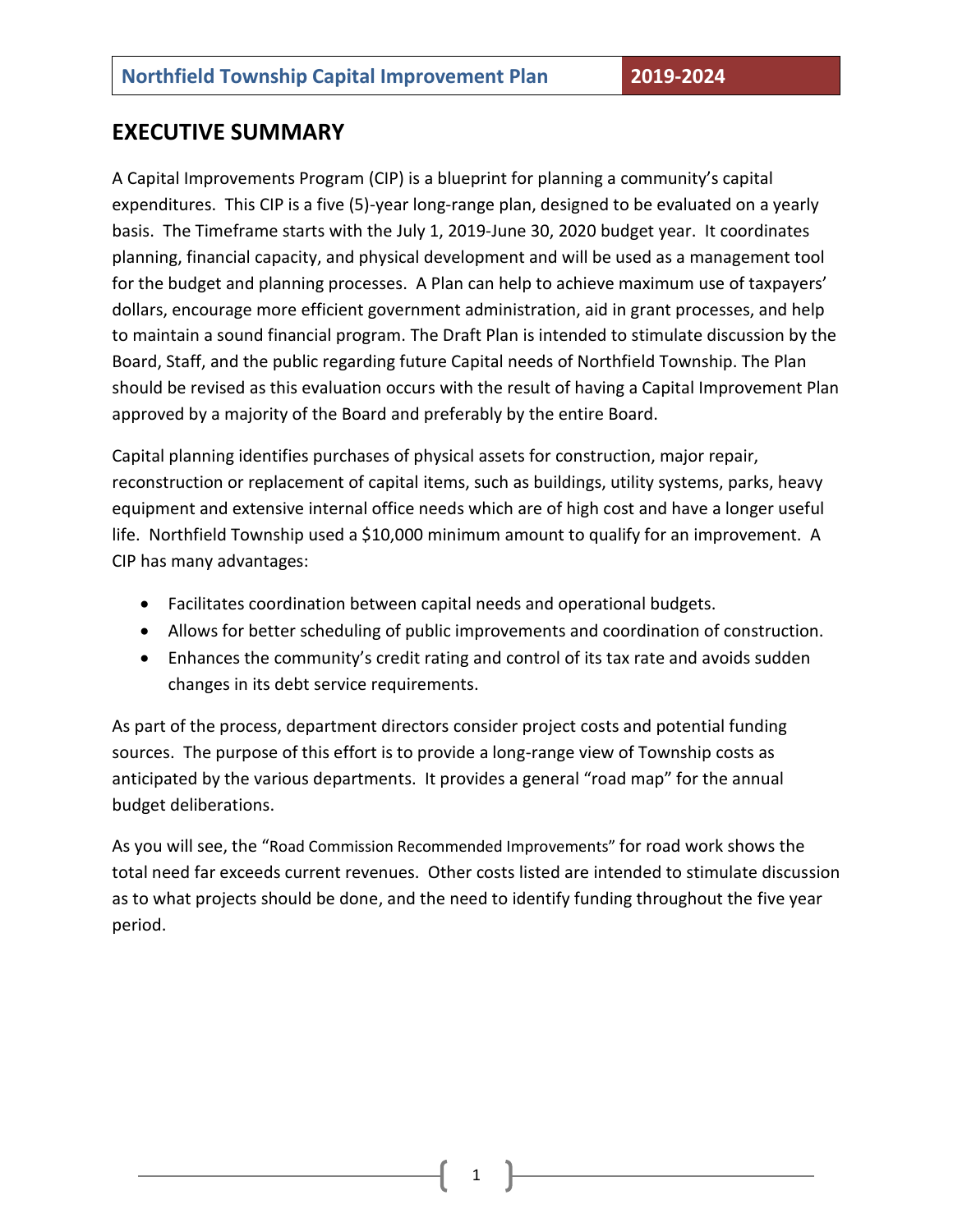**Five Year Capital Improvement Plan** Prepared by S. Aynes, Township Manager 5/2/19.

# **Township Owned Buildings 2019-2024**

#### **Public Safety Building/Township Hall**

2019-20

| Heating/Air Conditioning Improvement Study                                         | \$20,000 |
|------------------------------------------------------------------------------------|----------|
| Heating/Air Conditioning Improvements                                              | \$20,000 |
| Modification to second floor for one Conference Room adjacent<br>to the Board Room | \$7,000  |
| Modification to second floor for one new office/Storage room                       | \$12,000 |
| Concrete Repair/Replacement                                                        | \$20,000 |
| 2020-21                                                                            |          |
| Heating/Air Conditioning Improvements                                              | \$10,000 |
| Concrete Repair/Replacement                                                        | \$20,000 |
| 2021-22                                                                            |          |
| Heating/Air Conditioning Improvements                                              | \$10,000 |
| Concrete Repair/Replacement                                                        | \$20,000 |
| 2022-23                                                                            |          |
| Roof Replacement                                                                   | \$60,000 |
|                                                                                    |          |
| 75 Barker                                                                          |          |
| Parking Lot Pavement improvement                                                   | \$40,000 |

### **Fire Station # 2**

| Roof Replacement |  |
|------------------|--|
|------------------|--|

 $$60,000$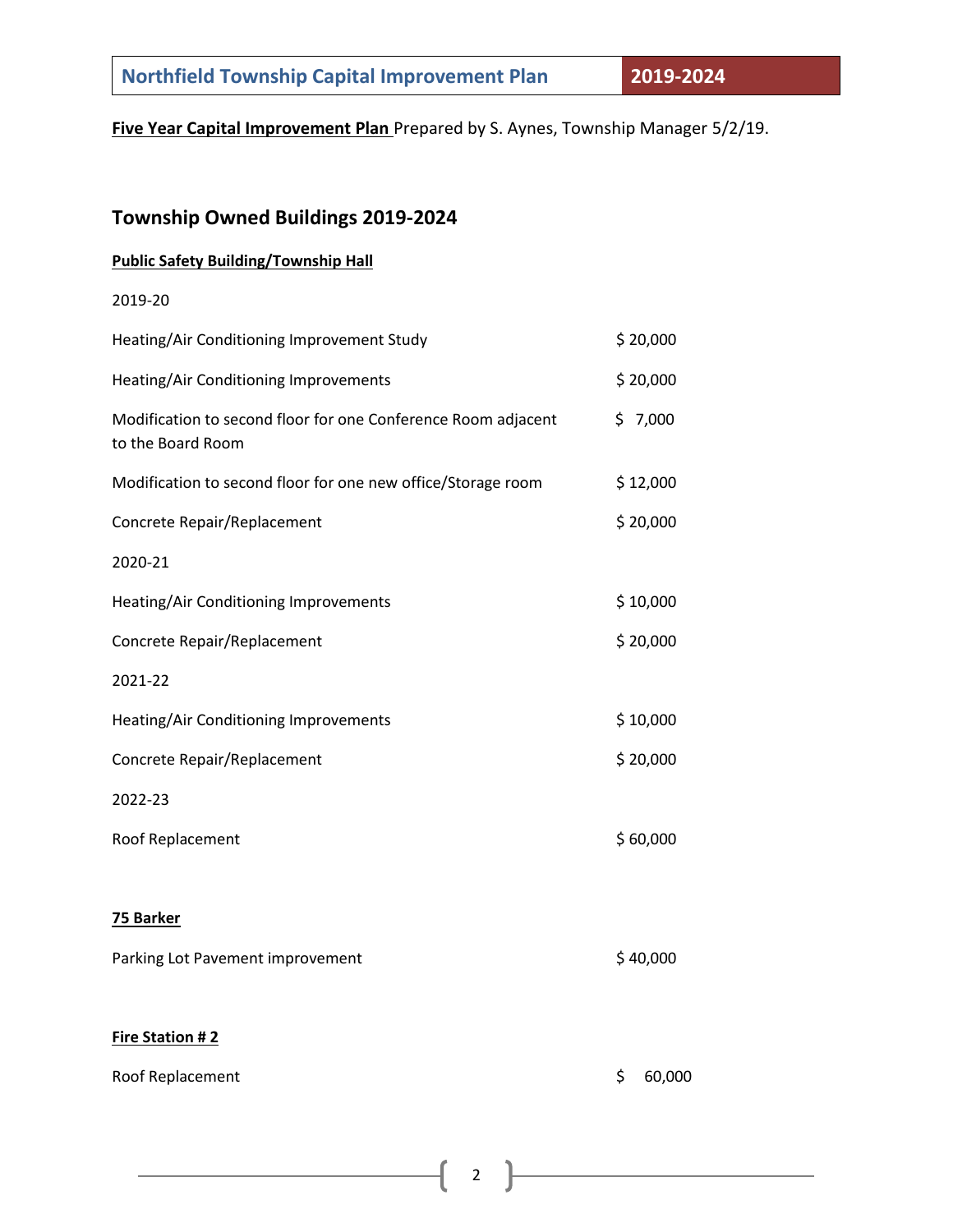#### **Community Center Building**

| 2019-2020                                                                                                            |       |           |
|----------------------------------------------------------------------------------------------------------------------|-------|-----------|
| Floor and Exterior Improvements including new parking lot<br>Community Development Block Grant including local match |       | \$127,000 |
| Roof Replacement                                                                                                     |       | \$20,000  |
| 2020-2021                                                                                                            |       |           |
| Installation of proposed door in the lower level                                                                     |       | \$30,000  |
| 2021-2022                                                                                                            |       |           |
| <b>Exterior Improvements</b>                                                                                         |       | \$20,000  |
| 2022-2023                                                                                                            |       |           |
| <b>Exterior Improvements</b>                                                                                         |       | \$10,000  |
| 2023-2024                                                                                                            |       |           |
| <b>Exterior and Internal Improvements</b>                                                                            |       | \$10,000  |
| Township Owned Buildings 2019-2024                                                                                   | Total | \$516,000 |

# **North Village Development**

|           |                                                              | Total | \$450,000    |
|-----------|--------------------------------------------------------------|-------|--------------|
| 2023-2024 | <b>Public Amenities/Park Improvements</b>                    |       | \$200,000    |
| 2022-2023 | <b>Public Amenities/Park Improvements</b>                    |       | \$100,000    |
| 2021-2022 | <b>Public Amenities/Park Improvements</b>                    |       | 50,000<br>S. |
| 2020-2021 | <b>Public Amenities/Park Improvements</b>                    |       | 50,000<br>Ś. |
| 2019-2020 | Public Amenities/Park Improvements                           |       | Ś.<br>50,000 |
|           | (estimates dependent on actual negotiations with developers) |       |              |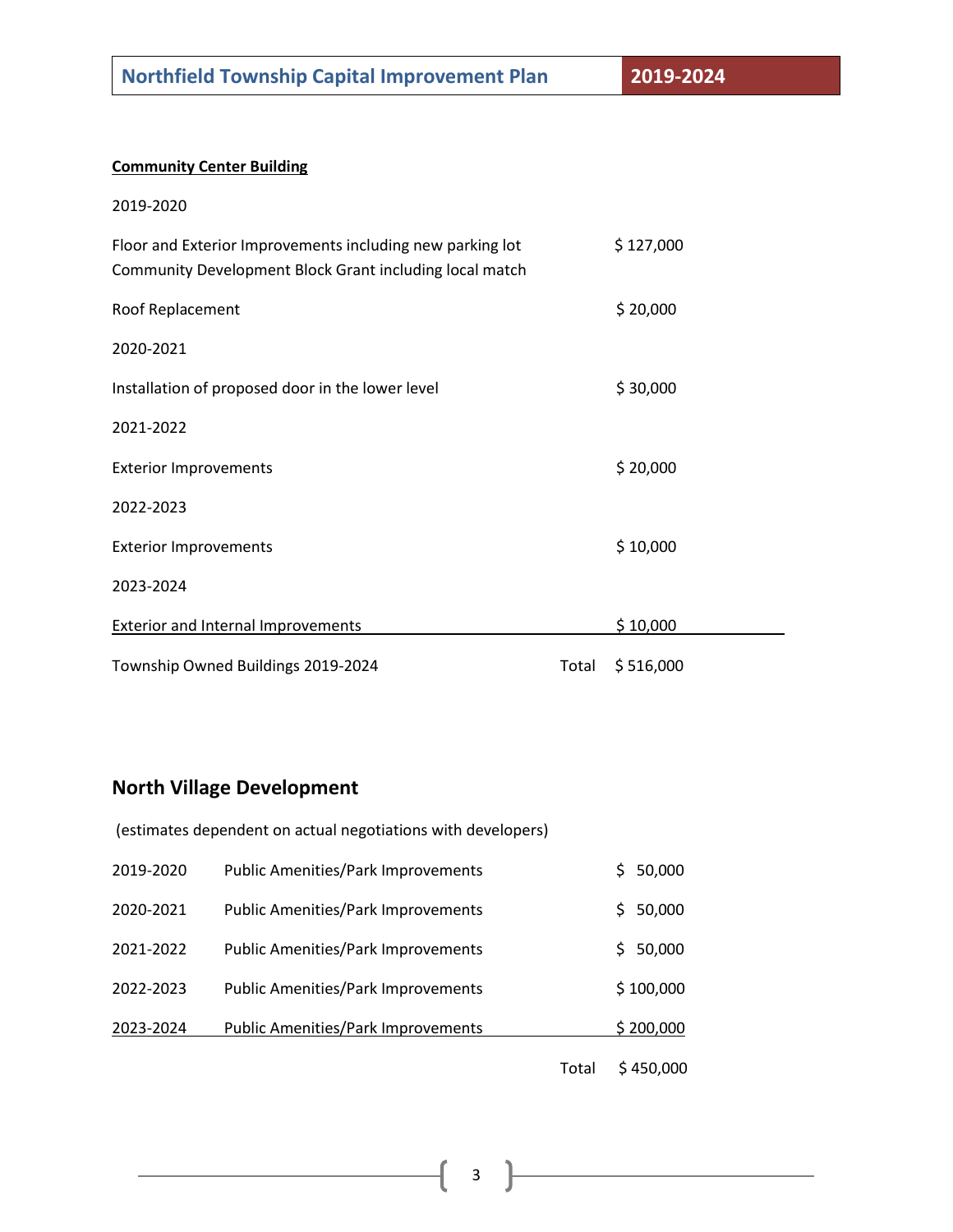## **Proposed Nature Park behind Safety Building/Township Hall**

(this borders proposed extension of 7 Mile Road)

| 2019-2020 | <b>Property Acquisition</b> |       | \$ | 10,000  |
|-----------|-----------------------------|-------|----|---------|
| 2020-2021 | <b>Property Acquisition</b> |       | \$ | 10,000  |
| 2021-2022 | <b>Property Acquisition</b> |       | \$ | 10,000  |
| 2022-2023 | Park Development            |       | Ŝ. | 100,000 |
| 2023-2024 | Park Development            |       | S  | 200,000 |
|           |                             | Total | S. | 330,000 |

#### **Road Commission Recommended Improvements**

|                                                     | 2019-2024 @ \$50,000 per year for three brine applications =       |  | 250,000       |  |
|-----------------------------------------------------|--------------------------------------------------------------------|--|---------------|--|
| Road Work Spread over 5 years (instead of one year) |                                                                    |  |               |  |
|                                                     | Average cost per year for proposed Township Share toward road work |  |               |  |
| 2019-2020                                           | \$434,700                                                          |  |               |  |
| 2020-2021                                           | \$434,700                                                          |  |               |  |
| 2021-2022                                           | \$434,700                                                          |  |               |  |
| 2022-2023                                           | \$434,700                                                          |  |               |  |
| 2023-2024                                           | \$434.700                                                          |  | $$2,173,500*$ |  |

- 2018 Projection by the County Road Commission of needed work on gravel roads in Northfield Township over 10 years would be \$ 434,700. The Road Commission in 2018 recommended revenue coming from a Township wide millage or assessment.
- Please note: Northfield Township's current share amount from the 2019 Roads Agreement is substantially less than this. See Information from Road Commission and 2019 Roads Agreement when approved for scheduled and recommended project details.

4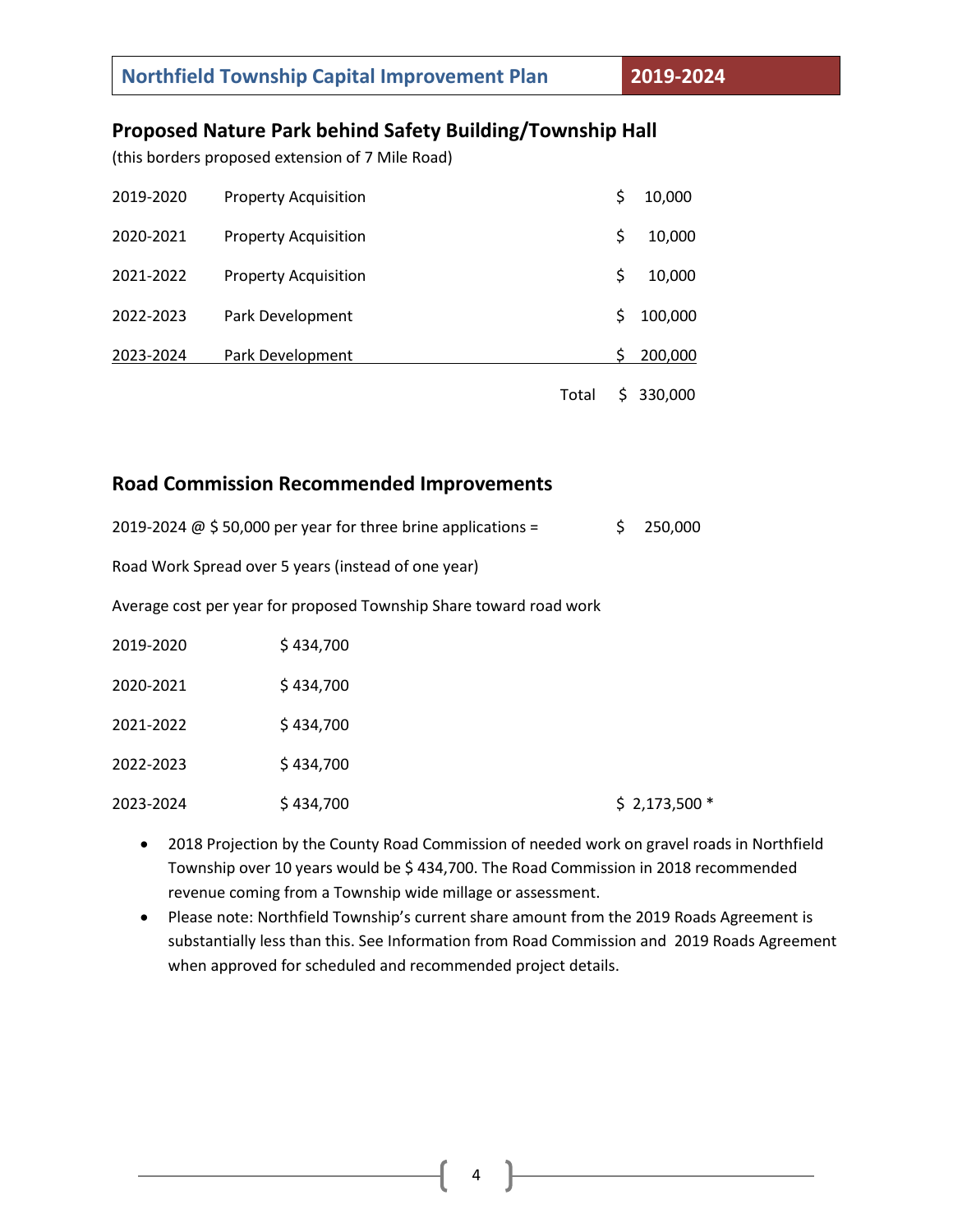## **Wastewater Treatment Plant (WWTP) and Sanitary Sewer System**

(The Township is currently developing an Asset Management Plan. This is being conducted in cooperation with the State of Michigan through a SAW Grant which provides 90% funding for this project. It is intended to be completed by December 2020. Recommendations resulting from the Study may result in modification of the timing, the projects needed, and the cost of the recommended improvements. This could result in modifications to this list of proposed improvements and their cost.)

2019-20

| Engineering, Bonding, etc. Costs for Retention Tank | \$200,000     |
|-----------------------------------------------------|---------------|
| <b>New Aeration System</b>                          | \$169,000     |
| Sanitary Sewer Line Improvements                    | \$75,000      |
| Detailed List of Improvements (6 items)             | \$251,000     |
| <b>Total FY 2019-20</b>                             | \$695,000     |
|                                                     |               |
| 2020-2021                                           |               |
| <b>Retention Tank Construction</b>                  | \$3,500,000   |
| <b>Sanitary Sewer Line Improvement</b>              | Ś.<br>75,000  |
| Total FY 2020-2021                                  | \$3,575,000   |
| 2021-2022                                           |               |
| Replace two pump stations (\$ 200,000 each)         | \$<br>400,000 |
| <b>Sanitary Sewer Line Replacement</b>              | \$2,075,000   |
| Total FY 2021-2022                                  | \$2,475,000   |
| 2022-2023                                           |               |
| <b>UV Disinfection</b>                              | \$<br>225,000 |
| <b>Sanitary Sewer Line</b>                          | \$<br>75,000  |
| Total FY 2022-2023                                  | \$<br>300,000 |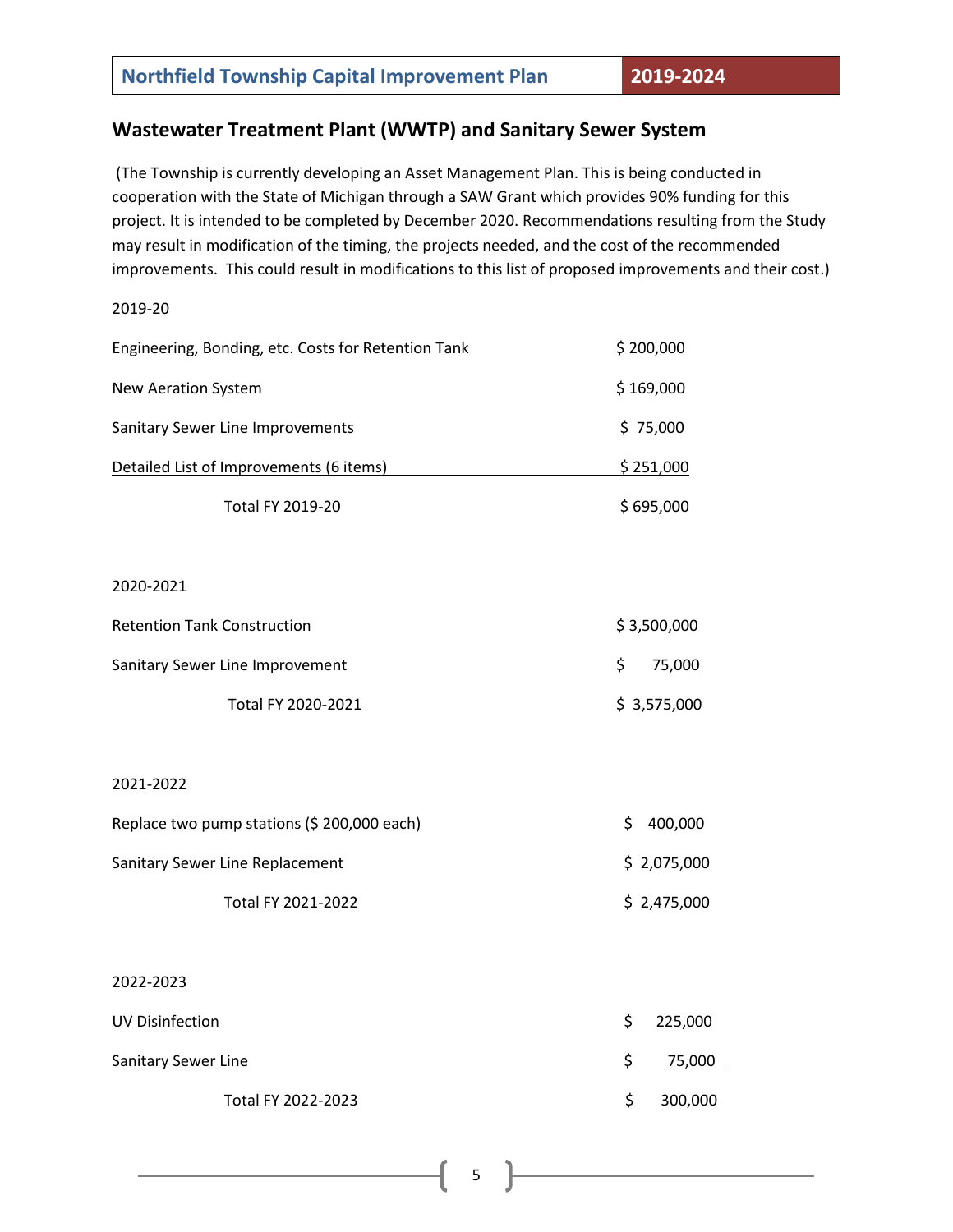| <b>Northfield Township Capital Improvement Plan</b> | 2019-2024       |
|-----------------------------------------------------|-----------------|
|                                                     |                 |
| 2023-2024                                           |                 |
| Four New Generators (\$40,000 each)                 | \$<br>200,000   |
| <b>Sanitary Sewer Line Replacement</b>              | \$<br>75,000    |
| Total FY 2023-2024                                  | \$<br>275,000   |
| <b>Total WWTP Capital Cost</b>                      | 7,320,000<br>\$ |
|                                                     |                 |
| <b>POLICE VEHICLES</b>                              |                 |
| 2019-2020                                           |                 |
| 2 Patrol Vehicles @ 35,000 each =                   | \$70,000        |
|                                                     |                 |
| 2020-2021                                           |                 |
| 1 Patrol Vehicle @ \$ 38,000 each =                 | \$38,000        |
| 2021-2022                                           |                 |
| 2 Patrol Vehicles @ \$41,000 each =                 | \$82,000        |
|                                                     |                 |
| 2022-2023                                           |                 |
| 1 Patrol Vehicle @ \$44,000 each =                  | \$88,000        |
|                                                     |                 |
| 2023-2024                                           |                 |
| 2 Patrol Vehicles $@$ \$ 47,000 =                   | \$94,000        |
| Total $2019 - 2024 = 8$ Patrol Vehicles             | \$372,000       |

6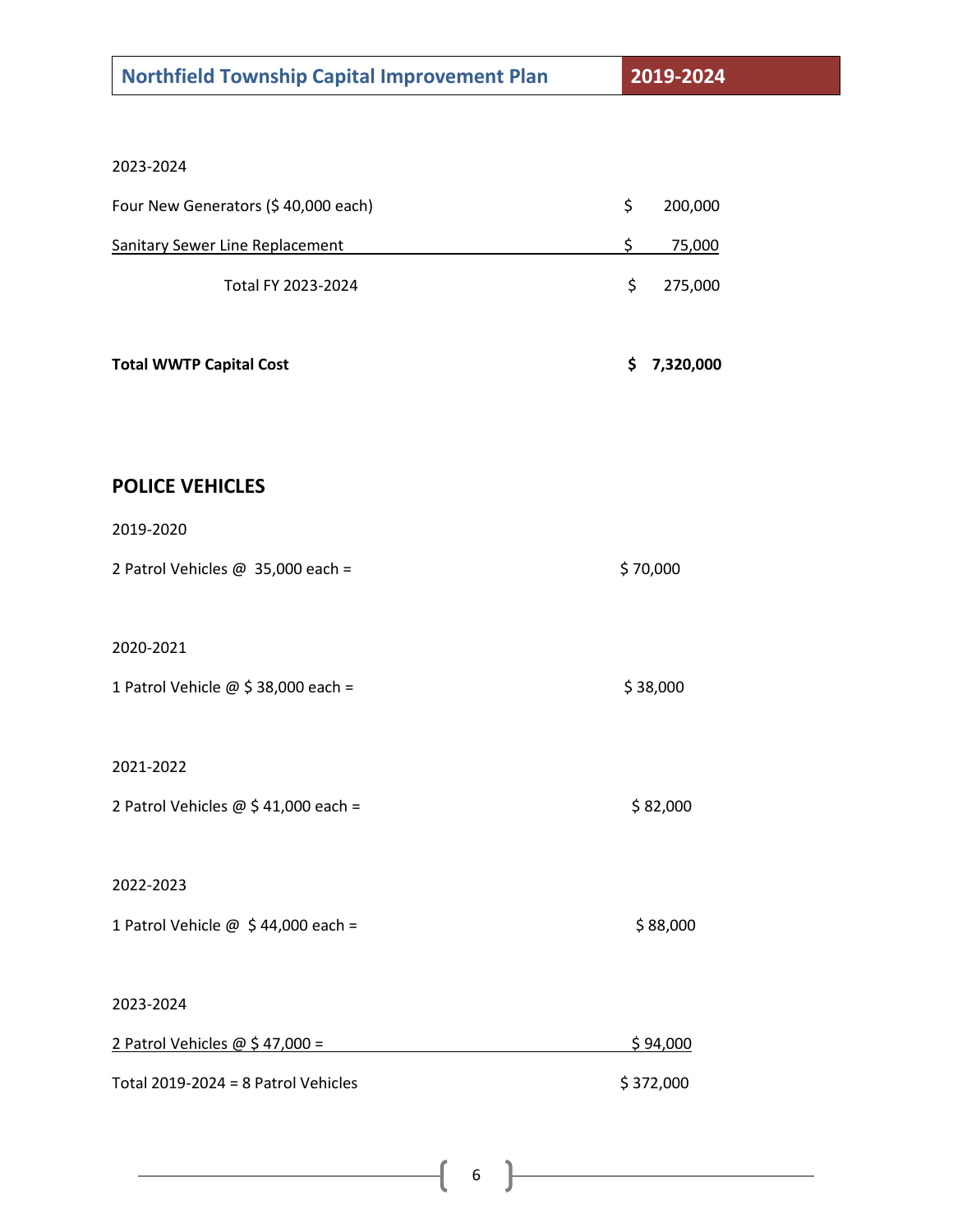## **Fire Vehicles**

| 2020-21 through 2022-23 | No Fire Vehicle Purchases Planned |
|-------------------------|-----------------------------------|
|                         |                                   |

2023-24 1 Fire Rescue Vehicle **1996** 2023-24 1 Fire Rescue Vehicle